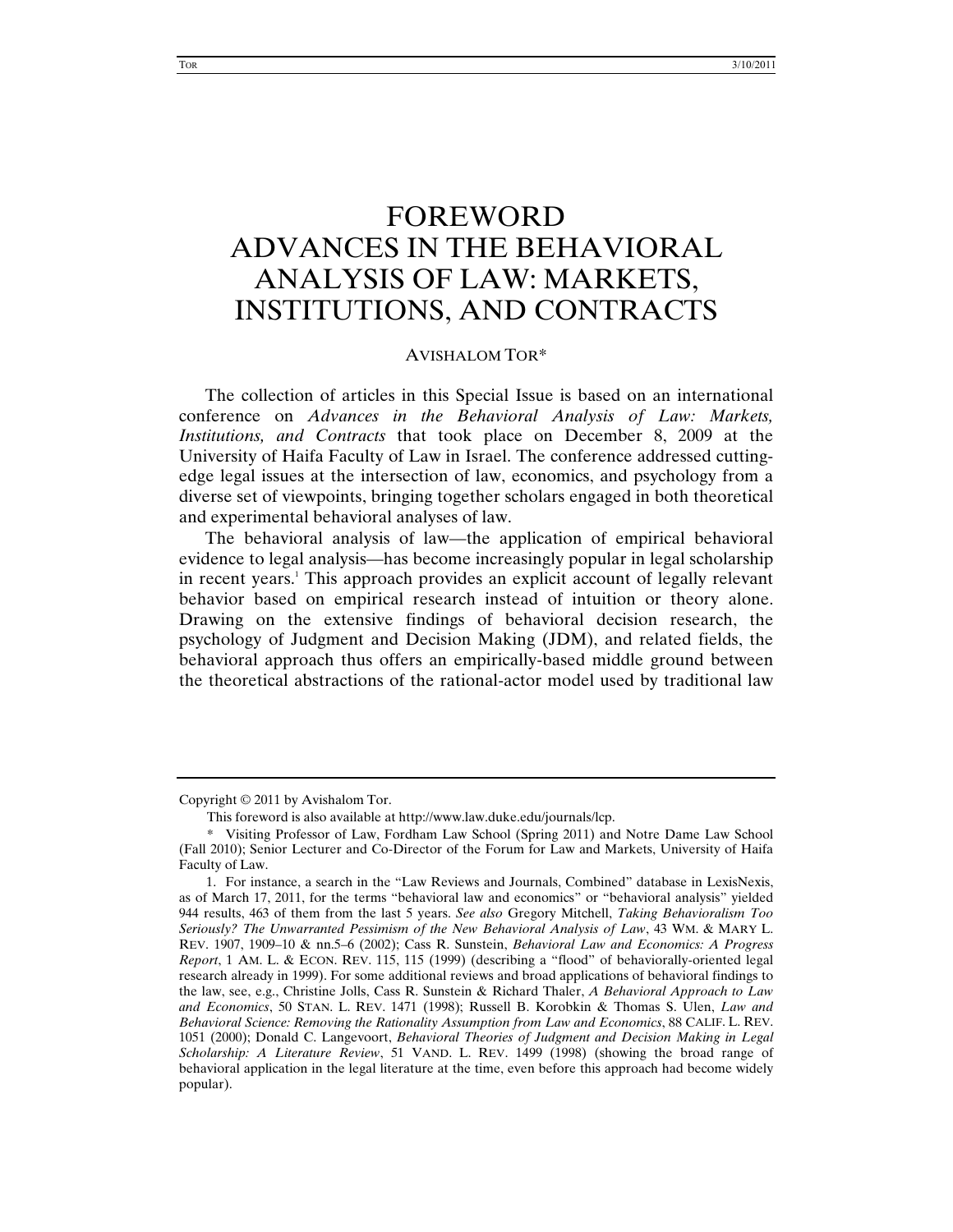and economics and the implicit, intuitive, and unstructured view of human behavior of traditional legal scholarship.<sup>2</sup>

More specifically, behavioral decision research emphasizes that humans are "boundedly rational"—they possess limited cognitive resources and are affected by motivation and emotion.<sup>3</sup> Sometimes, they engage in formal, effortful, and time-consuming judgment and decision-making.<sup>4</sup> More commonly, however, to survive and function in a complex world, individuals use highly adaptive and often useful mental and emotional heuristics when making judgments under uncertainty; they also rely extensively on situational cues to guide their choices. $\delta$ However, heuristic judgment and cue-dependent choice also lead to systematic and predictable deviations from strictly rational behavior.<sup>6</sup>

Yet despite its many recent contributions, current behavioral-legal scholarship exhibits certain limitations, a number of which are addressed by articles in this issue. For one, only a limited number of legal scholars examined the interaction between behavioral deviations from rational action and the operation of markets, firms, and similar institutions.7 This shortage stems, at least in part, from a common belief in the power of competitive markets and those business associations that operate within them to overcome deviations

 <sup>2.</sup> For a detailed exposition, see generally Avishalom Tor, *The Methodology of the Behavioral Analysis of Law*, 4 HAIFA L. REV. 237 (2008).

 <sup>3.</sup> The concept of bounded rationality was originally developed by Herbert A. Simon. *See generally* Herbert A. Simon, *A Behavioral Model of Rational Choice*, 69 Q.J. ECON. 99 (1955); Herbert A. Simon, *Rational Choice and the Structure of the Environment*, 63 PSYCHOL. REV. 129 (1956). In Simon's terminology, however, bounded rationality denoted only the cognitive limitations of the human mind, while the present usage is broader, referring to the various inherent limitations of human judgment and decision-making. *See* Avishalom Tor, *The Fable of Entry: Bounded Rationality, Market Discipline, and Legal Policy*, 101 MICH. L. REV*.* 482, 485 & n.4 (2002) (explaining this broader usage of the term). *See also* Douglas MacLean, *Some Morals of a Theory of Nonrational Choice*, *in* JUDGMENTS, DECISIONS AND PUBLIC POLICY 46, 48 (Rajeev Gowda & Jeffrey C. Fox eds., 2002) (noting that psychological evidence on nonrational judgment and decision behavior present a qualitatively deeper challenge to the rationality assumption than the one posed by Simon's early bounded rationality view).

<sup>4.</sup> *See* Daniel Kahneman & Shane Frederick, *Representativeness Revisited: Attribute Substitution in Intuitive Judgment*, *in* HEURISTICS AND BIASES: THE PSYCHOLOGY OF INTUITIVE JUDGMENT 49, 50 (Thomas Gilovich, Dale Griffin & Daniel Kahneman eds., 2002).

<sup>5.</sup> *See, e.g.*, BOUNDED RATIONALITY: THE ADAPTIVE TOOLBOX (Gerd Gigerenzer & Reinhard Selten eds., 2001); JOHN W. PAYNE, JAMES R. BETTMAN & ERIC J. JOHNSON, THE ADAPTIVE DECISION MAKER 2 (1993) (developing the thesis that the use of heuristics and varying decision strategies "is an adaptive response of a limited-capacity information processor to the demands of complex decision tasks").

<sup>6.</sup> *See* Tor, *supra* note 2, at 245–72 (2008) (reviewing findings on judgment and choice, respectively).

<sup>7.</sup> *See, e.g.*, Margaret M. Blair & Lynn A. Stout, *Trust, Trustworthiness, and the Behavioral Foundations of Corporate Law*, 149 U. PA. L. REV. 1735 (2001); Donald C. Langevoort, *Taming the Animal Spirits of the Stock Markets: A Behavioral Approach to Securities Regulation*, 97 NW. U. L. REV. 135 (2002); Robert Prentice, *Whither Securities Regulation? Some Behavioral Observations Regarding Proposals for Its Future*, 51 DUKE L.J. 1397 (2002); Amanda P. Reeves & Maurice E. Stucke, *Behavioral Antitrust*, 86 IND. L.J. (forthcoming 2011); Tor, *supra* note 3; Avishalom Tor, *Illustrating a Behaviorally-Informed Approach to Antitrust Law: The Case of Predatory Pricing*, 18 ANTITRUST 52 (2003).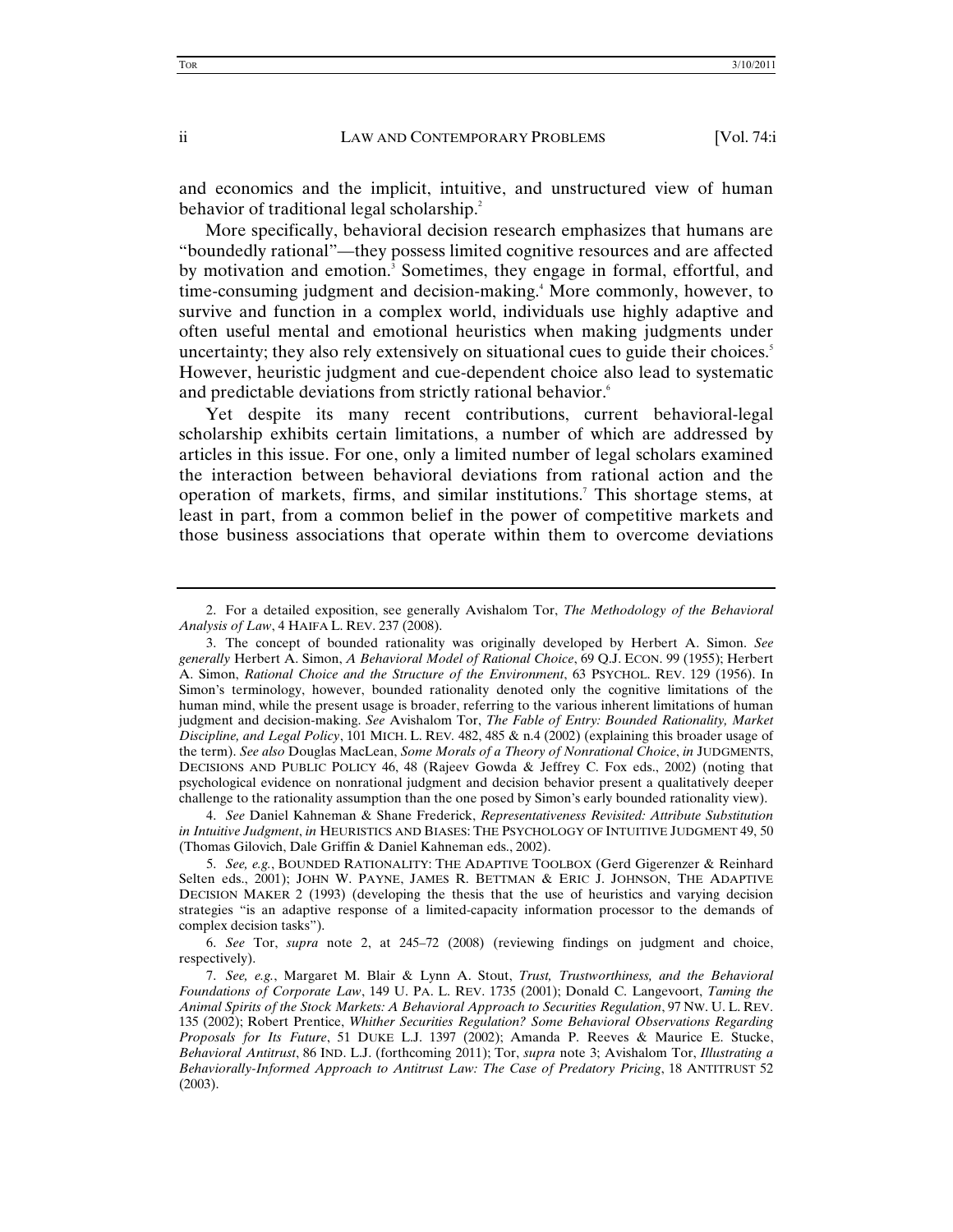from rational action.<sup>8</sup> However, while these institutions may sometimes ameliorate or even eliminate behavioral phenomena,<sup>9</sup> at other times, they exacerbate them, introduce additional deviations from rational action, or simply fail to discipline these deviations from rational action, generating effects that behavioral analyses of the law should account for.<sup>10</sup> Notably, behavioral contributions are now common in disciplines such as management and economics that grapple with closely related questions.<sup>11</sup>

In addition, most behavioral-legal analyses have been based on theoretical applications of extant empirical evidence.<sup>12</sup> Yet while this scholarship already has made significant contributions to the law, there is a pressing need for additional, focused, empirical research of behavioral-legal questions. In particular, legal scholarship often stands to benefit from experimental tests that can directly examine legally-relevant behavior while controlling for potential confounds and selection effects.<sup>13</sup> Such experiments, moreover, can also shed light on the psychological mechanisms underlying the behavioral effects, which may be difficult to discern based on field evidence even when they have important policy implications.<sup>14</sup>

The present issue addresses these challenges by bringing together a unique set of wide-ranging contributions from scholars with behavioral expertise and diverse disciplinary backgrounds in law, psychology, and economics. These contributions direct their nuanced inquiries to the interplay of behavioral phenomena, markets, and other legal institutions; a number of them also employ focused experimental tests to generate new, relevant data. Moreover, the articles in this issue address three important areas of behavioral-legal analysis, including litigation and procedure, contracts and market behavior, and the design of the law and legal institutions more generally.

<sup>8.</sup> *See* Jolls, Sunstein & Thaler, *supra* note 1, at 1473 ("[L]aw is a domain where behavioral analysis would appear to be particularly promising in light of the fact that nonmarket behavior is frequently involved.").

<sup>9.</sup> *See* Tor, *supra* note 3, at 562; Avishalom Tor & William J. Rinner, *Behavioral Antitrust: A New Approach to the Rule of Reason after* Leegin, 2011 U. ILL. L. REV. (forthcoming 2011) (manuscript at 55), *available at* http://ssrn.com/abstract=1522948.

<sup>10.</sup> *See* Tor, *supra* note 3, at 561–67; Tor & Rinner, *supra* note 9 (manuscript at 55–56).

 <sup>11.</sup> For some significant research in these areas, see generally JUDGMENT AND DECISION MAKING RESEARCH IN ACCOUNTING AND AUDITING (Robert H. Ashton & Alison Hubbard Ashton eds., 1995); MAX H. BAZERMAN, JUDGMENT IN MANAGERIAL DECISION MAKING (6th ed. 2005); ADVANCES IN BEHAVIORAL ECONOMICS (Colin F. Camerer, George Loewenstein & Matthew Rabin eds., 2004); ORGANIZATIONAL DECISION MAKING (Zur Shapira ed., 1997); ADVANCES IN BEHAVIORAL FINANCE (Richard H. Thaler ed., 1993); 2 ADVANCES IN BEHAVIORAL FINANCE (Richard H. Thaler ed., 2005).

<sup>12.</sup> *See* Tor, *supra* note 2, at 274–81; sources cited *supra* note 1.

<sup>13.</sup> *See* Tor, *supra* note 2, at 281–91; Jeffrey J. Rachlinski, *Gains, Loses, and the Psychology of Litigation*, 70 S. CAL. L. REV. 113 (1996) (combining the analysis of field data with controlled experiments). *See, e.g.*, Avishalom Tor, Oren Gazal-Ayal & Stephen M. Garcia, *Fairness and the Willingness To Accept Plea Bargain Offers*, 7 J. EMPIRICAL LEGAL STUD. 97 (2010) (using simple experimental tests to complement suggestive field data).

<sup>14.</sup> *See* Tor, *supra* note 2, at 281–91.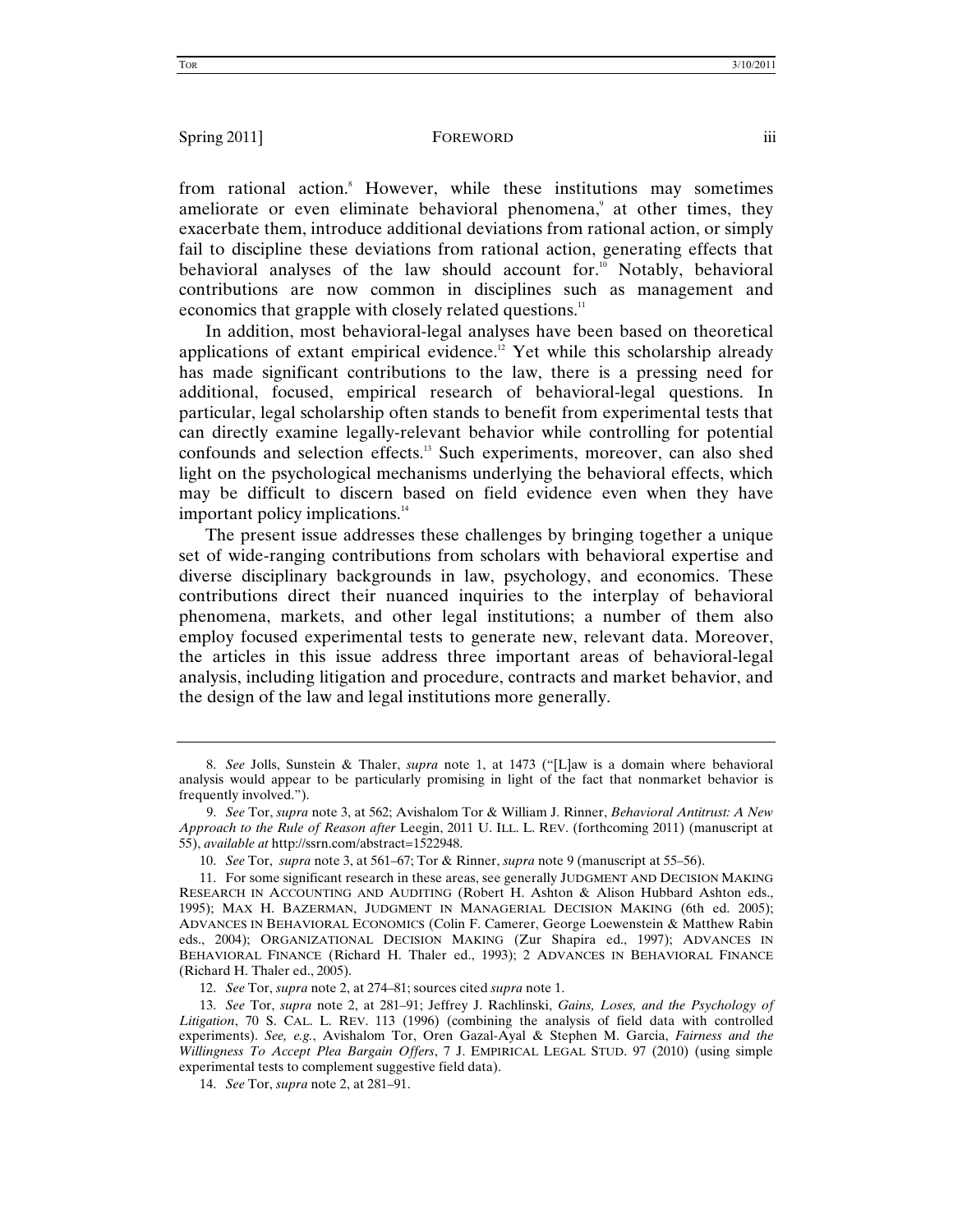In the first area, Eyal Zamir and Ilana Ritov's article on *Notions of Fairness and Contingent Fees* uses experimental tests to show how perceptions of fairness impose a constraint on attorneys' contingent fee arrangements and thus impact the market for legal services.<sup>15</sup> These tests show that high contingent fee rates are considered unfair even when they result in low effective hourly rates, while the opposite holds for low contingent fee rates. Moreover, the effect of the contingent fee rate on the perceived fairness of the arrangement is significantly greater than that of other factors that are equally relevant, including the claimed sum, the probability of recovery, and the hours the attorney works on the case.16 Somewhat surprisingly, however, the studies also found that the perceived fairness of contingent fee arrangements was not directly correlated to their preferences when choosing between contingent and non-contingent fee arrangements. This finding, in turn, suggests that factors other than clients' preferences—such as attorneys' reputational concerns or legal caps—drive high contingent fee arrangements out of the market even where client and attorney would both have found them attractive.<sup>17</sup> Hence, the absence of such arrangements may reflect a fairness constraint on market transactions rather than those commonly asserted forms of market failure such as imperfect competition or asymmetric information.<sup>18</sup>

Ronen Perry and Dana Weimann Saks follow with their article *Stealing Sunshine*, providing experimental evidence for the efficacy of a trial advocacy technique—the mirror-view of the familiar "stealing thunder" strategy whereby an attorney discloses early in the trial information that appears advantageous to the other party to mitigate its impact on fact-finders.<sup>19</sup> In a first, exploratory study of this technique, the authors find evidence suggesting that stealing sunshine can mitigate the impact on fact-finders' decisions of positive information about an opponent—that is harmful to the position of one's client—in litigation.<sup>20</sup>

Turning to the second area of behavioral applications, Claire Hill asks in the third article *Why Didn't Subprime Investors Demand a (Much Larger) Lemons Premium?* In her article, she argues that this phenomenon, which had a significant role in generating the recent global financial crisis, resulted from investors' biased incentive structure. Hill points to "herding" among investment managers—who are evaluated vis à vis their peers—and the regret avoidance of individual investors as the most significant factors generating this bias. $21$ 

 <sup>15.</sup> Eyal Zamir & Ilana Ritov, *Notions of Fairness and Contingent Fees*, 74 LAW & CONTEMP. PROBS. 1 (Spring 2011).

<sup>16.</sup> *Id.* at 18–19.

<sup>17.</sup> *Id.* at 21, 25–29.

<sup>18.</sup> *Id.* at 30.

 <sup>19.</sup> Ronen Perry & Dana Weimann-Saks, *Stealing Sunshine*, 74 LAW & CONTEMP. PROBS. 33 (Spring 2011).

<sup>20.</sup> *Id.* at 44–45.

 <sup>21.</sup> Claire A. Hill, *Why Didn't Subprime Investors Demand a (Much Larger) Lemons Premium?*, 74 LAW & CONTEMP. PROBS. 47, 50 (Spring 2011).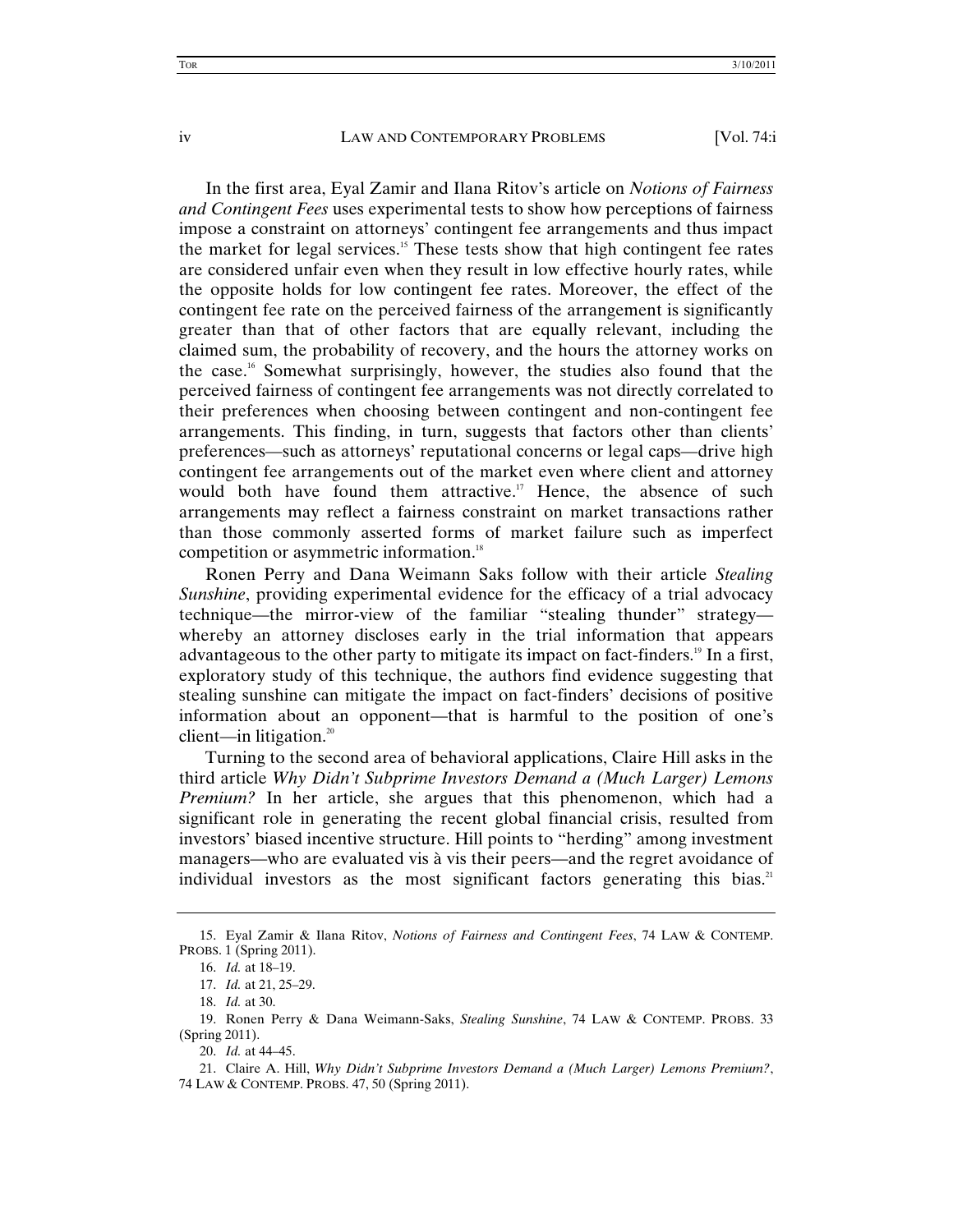Following this analysis, Hill concludes that increased accountability—through norms or regulation—is needed to remedy this bias.<sup>22</sup>

The fourth article, by Shmuel Becher and Tal Zarsky, addresses *Open Doors, Trap Doors, and the Law*. These authors show how legal arrangements that leave doors open—that is, provide a time-limited opportunity to rescind or withdraw from contractual obligations, such as mandatory cooling-off periods or product return policies—generate significant and largely unrecognized social costs that policymakers should take into account.<sup>23</sup> Specifically, these authors argue that open door policies may encourage consumers to overpay for open doors, enter transactions that they otherwise might not have entered, and more.<sup>24</sup> Becher and Zarsky thus suggest that scholars and policymakers direct more careful attention to the hidden costs of open-door policies, which although sometimes beneficial, may require regulatory intervention in certain settings. $25$ 

The fifth article in the volume and the final one in this area, *Harmful Freedom of Choice: Lessons from the Cellphone Market* by Adi Ayal, argues that the proliferation of service plans and options in the cellular markets harms consumers instead of benefiting them, due to the behavioral effects of excessive choice.<sup>26</sup> Drawing on empirical findings from psychology and economics alike, Ayal asserts that the combined effects of contractual complexity on the one hand, and cellular market characteristics—most notably concentration—on the other hand, generate not only direct consumer harm, but may also diminish competition in the market.<sup>27</sup> Following this analysis, Ayal examines the desirability of alternative approaches to regulatory intervention in the cellular market aimed to address both the consumer protection and antitrust harms of excess choice, concluding that the ultimate verdict on such interventions is unclear and should await further analysis.<sup>28</sup>

In the last area of application, in Yuval Feldman and Shahar Lifshitz's *Behind the Veil of Legal Uncertainty*, the authors argue that legal uncertainty, which is typically viewed as an undesirable, if unavoidable, feature of the law, is in fact sometimes advantageous in a broad array of legal settings.<sup>29</sup> Combining jurisprudential argument with behavioral analysis and experimental demonstrations, the authors show that the law can distort individual choice and that under some circumstances, uncertainty can help individuals act in a non-

<sup>22.</sup> *Id.* at 61–62.

 <sup>23.</sup> Shmuel I. Becher & Tal Z. Zarsky, *Open Doors, Trap Doors, and the Law*, 74 LAW & CONTEMP. PROBS. 63 (Spring 2011).

<sup>24.</sup> *Id.* at 82–88.

<sup>25.</sup> *Id.* at 88–90.

 <sup>26.</sup> Adi Ayal, *Harmful Freedom of Choice: Lessons from the Cellphone Market*, 74 LAW & CONTEMP. PROBS. 91 (Spring 2011).

<sup>27.</sup> *Id.* at 93–112.

<sup>28.</sup> *Id.* at 126–30.

 <sup>29.</sup> Yuval Feldman and Shahar Lifshitz, *Behind the Veil of Legal Uncertainty*, 74 LAW & CONTEMP. PROBS. 133 (Spring 2011).